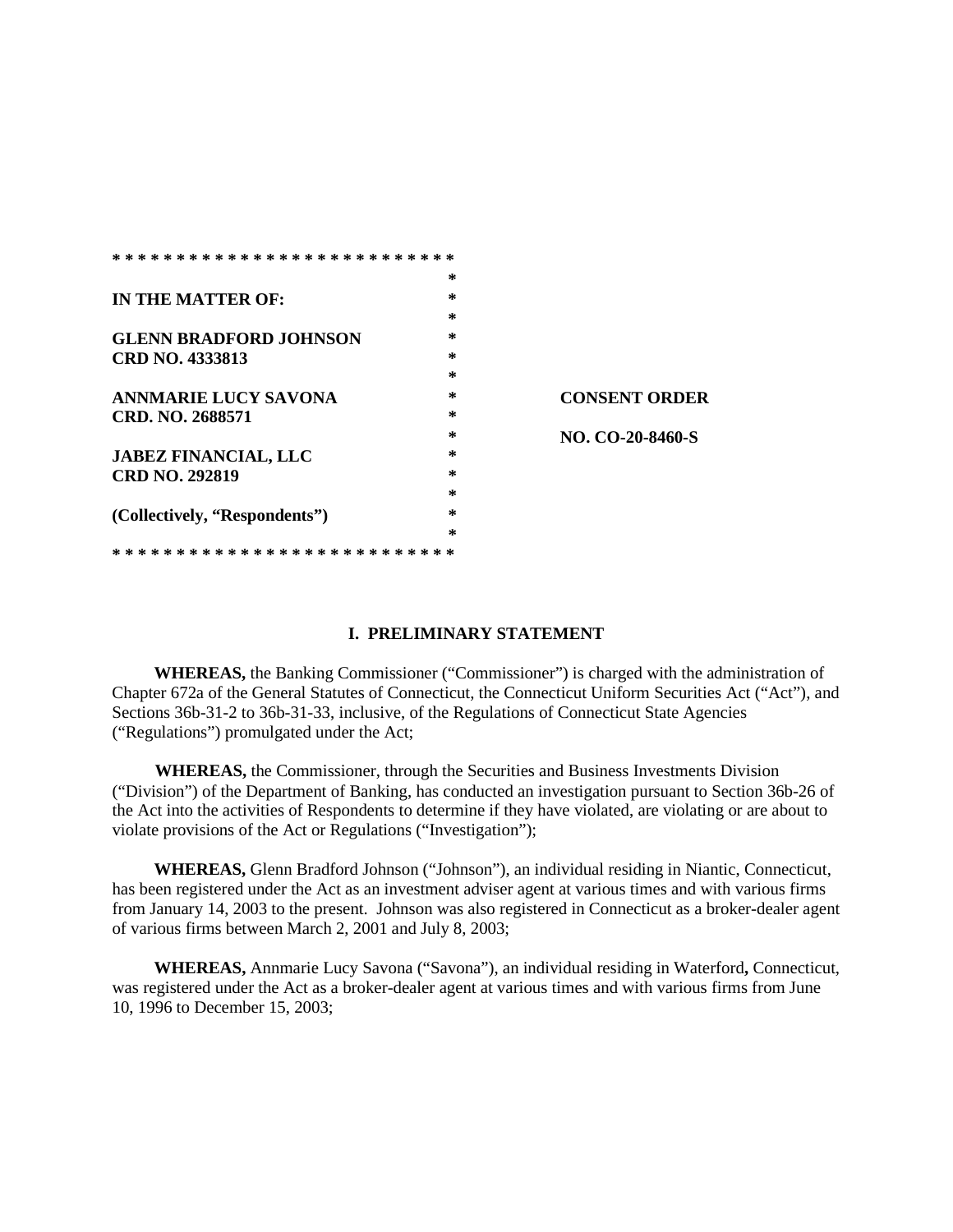**WHEREAS,** SJ Financial Services, LLC (CRD No. 125224) ("SJ Financial"), is a Connecticut limited liability company located in Waterford, Connecticut. SJ Financial, formerly known as Johnson & Associates, LLC changed its name to Bradford Financial, LLC on February 5, 2003, then to SJ, LLC on November 13, 2006, then to SJ Financial Services, LLC on June 2, 2009, then to Financial Strategies, LLC on September 22, 2009 and then to SJ Financial Services, LLC on February 16, 2011. SJ Financial's primary business is the sale of insurance products. SJ Financial was also registered under the Act as an investment adviser from March 11, 2003 to December 31, 2006 and March 6, 2007 to March 28, 2018. Johnson was registered under the Act as an investment adviser agent of SJ Financial from March 11, 2003 to December 31, 2005, from January 1, 2006 to December 31, 2006 and from March 6, 2007 to March 5, 2018. Johnson and Savona were each a control person and fifty-percent owner of SJ Financial until January 1, 2018, when Savona bought Johnson's interest in SJ Financial and became its sole owner;

**WHEREAS,** Jabez Financial, LLC (CRD No. 292819) ("Jabez") has been registered under the Act as an investment adviser since March 14, 2018 to the present. Johnson has been an investment adviser agent of Jabez since March 14, 2018 and is the president and control person of Jabez;

**WHEREAS,** Woodbridge Group of Companies, LLC (d/b/a Woodbridge Wealth) ("Woodbridge") is a Delaware limited liability company formed on December 11, 2014 and based in California. From approximately 2012 through 2017, Woodbridge offered and sold multiple investment funds, including, but not limited to, Woodbridge Mortgage Investment Fund 3, LLC ("Fund 3"), Woodbridge Mortgage Investment Fund 3A, LLC ("Fund 3A"), Woodbridge Mortgage Investment Fund 4, LLC ("Fund 4") and Woodbridge Commercial Bridge Loan Fund 2, LLC ("Fund 2") (collectively "Woodbridge Funds");

**WHEREAS,** the Woodbridge Funds each filed with the SEC a securities registration exemption pursuant to Rule 506 of Regulation D on September 19, 2014; October 30, 2015; November 21, 2016; and November 22, 2016, respectively;

**WHEREAS,** Fund 3A filed a Notice of Sale of Securities pursuant to Rule 506 of Regulation D with the Department effective May 13, 2016;

**WHEREAS,** Fund 4 filed a Notice of Sale of Securities pursuant to Rule 506 of Regulation D with the Department effective October 4, 2017;

**WHEREAS,** neither Fund 2 nor Fund 3 filed a Notice of Sale of Securities pursuant to Rule 506 of Regulation D with the Department. The interests in Fund 2 and Fund 3 constitute securities within the meaning of Section 36b-3(19) of the Act, which securities were not registered under Section 36b-16 of the Act nor were they the subject of a filed exemption claim or claim of covered security status;

**WHEREAS,** on December 20, 2017, the Securities and Exchange Commission ("SEC") filed a *Complaint for Injunctive and Other Relief* in the United States District Court for the Southern District of Florida against Woodbridge, Robert H. Shapiro (Woodbridge's owner and control person), and multiple Woodbridge affiliates. (*Securities and Exchange Commission v. Robert H. Shapiro, et al.,* Case No. 1:17 cv-24624, S.D.Fla.) (the "Florida Action"). The SEC alleged, in pertinent part, that:

> Beginning in July 2012 through December 4, 2017, Defendant Robert H. Shapiro ("Shapiro") used his web of more than 275 Limited Liability Companies to conduct a massive Ponzi scheme raising more than \$1.22 billion from over 8,400 unsuspecting investors nationwide through fraudulent unregistered securities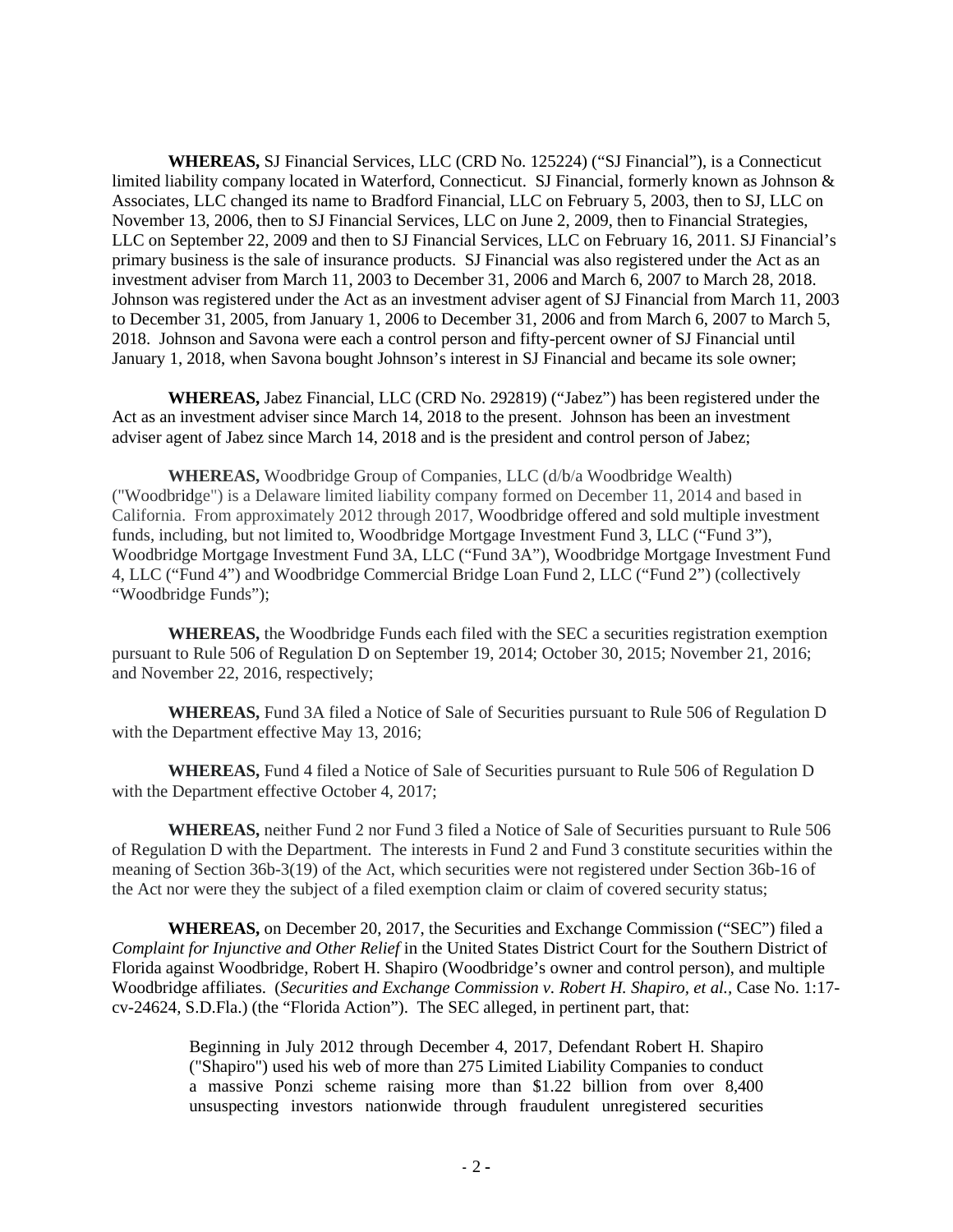offerings. Shapiro promised investors they would be repaid from the high rates of interest Shapiro's companies were earning on loans the companies were purportedly making to third-party borrowers. However, nearly all the purported third-party borrowers were actually limited liability companies owned and controlled by Shapiro, which had no revenue, no bank accounts, and never paid any interest under the loans.

**WHEREAS,** on December 27, 2018, the court in the Florida Action entered a *Final Judgment as to Debtor Defendants*, ordering Woodbridge, Shapiro and its affiliates to disgorge \$892,173,765 to the SEC to distribute through a "fair fund". (*SEC v. Shapiro, et al.*, December 27, 2018, ECF No. 159) The purpose of the "fair fund" is to reimburse investors who purchased investment funds sold by Woodbridge, including the Woodbridge Funds;

**WHEREAS,** the Commissioner, as a result of the Investigation, has obtained evidence, based on information identified by Woodbridge to the Commissioner, that, from approximately August 2016 to approximately November 2017, Johnson and Savona offered and sold approximately \$2.65 million of interests in the Woodbridge Funds to approximately twenty-two (22) Connecticut residents and approximately two Massachusetts residents ("Woodbridge Investors"). Johnson and Savona (through SJ Financial) jointly received \$123,082.43 in commissions and reimbursement of costs from Woodbridge;

**WHEREAS,** the Commissioner, as a result of the Investigation, has obtained evidence that during the time Johnson and Savona were offering and selling interests in the Woodbridge Funds neither Johnson nor Savona were registered agents of issuer of Woodbridge, nor exempt from being registered as agents of issuer of Woodbridge;

**WHEREAS**, as a result of such Investigation, the Division believes that a basis exists under Section 36b-27 of the Act for the entry of an order to cease and desist, an order to provide disgorgement against Johnson and Savona and an order imposing fine;

**WHEREAS,** as a result of such Investigation, the Division believes that a basis exists under Sections 36b-15(a)(2)(B) for restricting or imposing conditions on the investment advisory activities that Johnson and Jabez may perform in and from Connecticut;

**WHEREAS,** Section 36b-31(a) of the Act, provides, in relevant part, that "[t]he commissioner may from time to time make . . . such . . . orders as are necessary to carry out the provisions of sections 36b-2 to 36b-34, inclusive";

**WHEREAS,** Section 36b-31(b) of the Act, provides, in relevant part, that "[n]o . . . order may be made . . . unless the commissioner finds that the action is necessary or appropriate in the public interest or for the protection of investors and consistent with the purposes fairly intended by the policy and provisions of sections 36b-2 to 36b-34, inclusive";

**WHEREAS,** an administrative proceeding initiated under Sections 36b-27 and Section 36b-15 of the Act would constitute a "contested case" within the meaning of Section 4-166(4) of the General Statutes of Connecticut;

**WHEREAS,** Section 4-177(c) of the General Statutes of Connecticut and Section 36a-1-55(a) of the Regulations provide that a contested case may be resolved by consent order, unless precluded by law;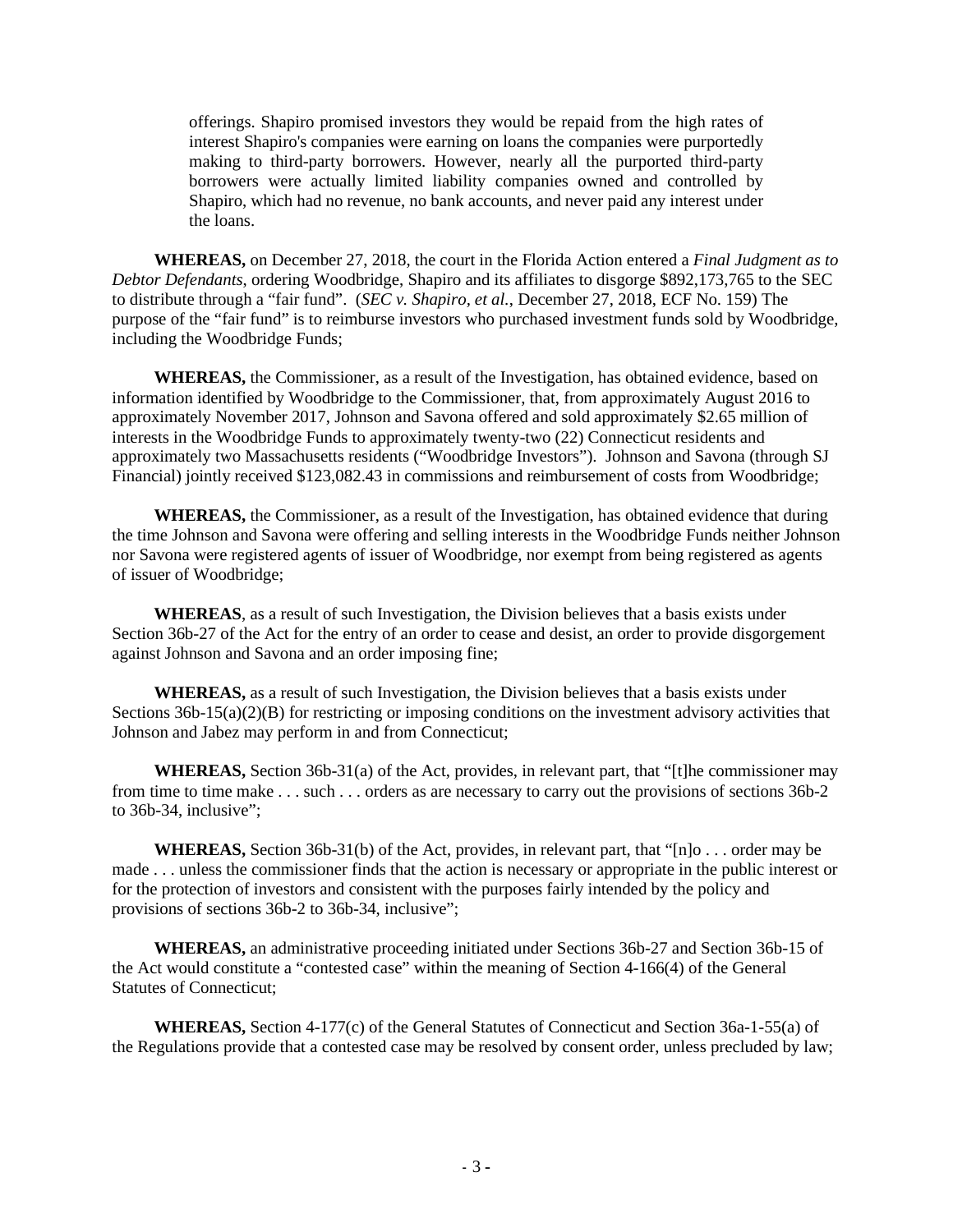**WHEREAS,** without holding a hearing and without trial or adjudication of any issue of fact or law, and prior to the initiation of any formal proceeding, the Commissioner and Respondents reached an agreement, the terms of which are reflected in this Consent Order, in full and final resolution of the matters described herein;

**WHEREAS**, Johnson and Savona acknowledge their obligation pursuant to Section 36b-27 of the Act to disgorge to the Woodbridge Investors \$123,082.43 in commissions and monies received from Woodbridge in connection with Johnson and Savona's sales of Woodbridge Funds;

**WHEREAS,** Johnson and Savona acknowledge their obligation pursuant to Section 36b-27 of the Act to pay a joint and several administrative fine of \$30,000;

**WHEREAS,** Johnson and Savona have each provided the Commissioner with a sworn financial affidavit demonstrating that, after complying with the order of disgorgement of commissions (as set forth below), each will be financially unable to pay the joint and several administrative fine of \$30,000 and that such fine will be stayed for a period of three years (as set forth below);

**WHEREAS,** Respondents expressly consent to the Commissioner's jurisdiction under the Act and to the terms of this Consent Order;

**WHEREAS,** the issuance of this Consent Order is necessary or appropriate in the public interest or for the protection of investors and consistent with the purposes fairly intended by the policy and provisions of the Act.

**AND WHEREAS,** Respondents, through their execution of this Consent Order, specifically assure the Commissioner that none of the violations alleged in this Consent Order shall occur in the future.

#### **II. CONSENT TO WAIVER OF PROCEDURAL RIGHTS**

**WHEREAS,** Respondents, through their execution of this Consent Order, each voluntarily waive the following rights:

- 1. To be afforded notice and an opportunity for a hearing within the meaning of Sections 36b-27 and Section 4-177(a) of the General Statutes of Connecticut and, in the case of Respondent Johnson, Section 36b-15 of the Act;
- 2. To present evidence and argument and to otherwise avail themselves of Sections 36b-27 and Section 4-177c(a) of the General Statutes of Connecticut and, in the case of Respondent Johnson, Section 36b-15(f) of the Act;
- 3. To present their respective positions in a hearing in which each is represented by counsel;
- 4. To have a written record of the hearing made and a written decision issued by a hearing officer; and
- 5. To seek judicial review of, or otherwise challenge or contest the matters described herein, including the validity of this Consent Order.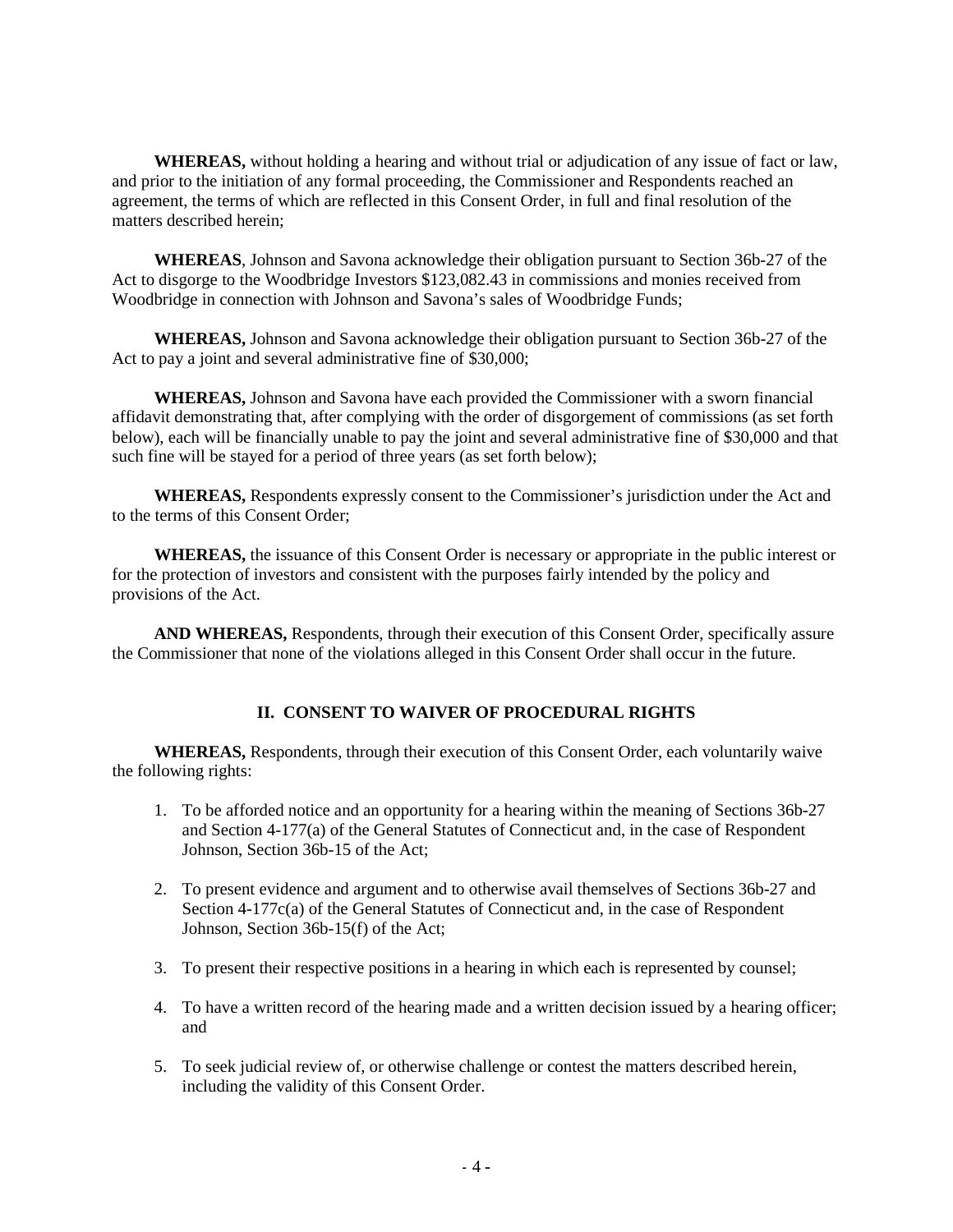# **III. ACKNOWLEDGEMENT OF THE COMMISSIONER'S ALLEGATIONS**

**WHEREAS,** Respondents, through their execution of this Consent Order, acknowledge the following allegations of the Commissioner:

- 1. From approximately August 2016 to approximately November 2017, Johnson and Savona each violated Section 36b-16 of the Act by offering and selling securities that were not registered under Section 36b-16 of the Act nor were they the subject of a filed exemption claim or claim of covered security status;
- 2. From approximately August 2016 to approximately November 2017, Johnson and Savona each violated Section 36b-6(a) of the Act by transacting business as unregistered agents of issuer of Woodbridge;
- 3. A basis exists under Section 36b-27 of the Act for the entry of an order to cease and desist, an order to provide the disgorgement of commissions and an order imposing fine;
- 4. A basis exists under Sections  $36b-15(a)(2)(B)$  for imposing conditions on the investment adviser agent and investor adviser registrations of Johnson and Jabez, respectively.

## **IV. CONSENT TO ENTRY OF SANCTIONS AND REMEDIAL MEASURES**

**WHEREAS,** Respondents, through their execution of this Consent Order and without admitting or denying the foregoing allegations, consent to the Commissioner's entry of a Consent Order imposing on them the following sanctions and remedial measures:

- 1. Johnson and Savona shall cease and desist from engaging in conduct constituting or which would constitute a violation of the Act or any regulation or order under the Act including, without limitation, the offer and/or sale of securities in violation of Section 36b-16 of the Act and acting as an unregistered agent of issuer in violation of Section 36b-6(a) of the Act;
- 2. Johnson and Savona consent to jointly and severally disgorge the commissions and all monies (as identified by Woodbridge to the Commissioner) received from Woodbridge in connection with Johnson and Savona's sales of Woodbridge Funds, which totals \$123,082.43. The order of disgorgement is to be paid as follows:

No later than the date of the entry of this Consent Order, Johnson and Savona shall provide documentation to the Division evidencing that they have deposited \$30,000 in good funds with their legal counsel ("Counsel"), who has deposited such funds into his/her client fund account ("Account"). The purpose of the Account is to disburse the commissions and all monies received by Johnson and Savona from Woodbridge to the Woodbridge Investors. Thereafter, Johnson and Savona shall deposit into the Account the balance of the disgorged monies in accordance with the following schedule:

\$23,270.60 on or before June 29, 2020; \$23,270.60 on or before July 27, 2020; \$23,270.60 on or before August 24, 2020; \$23,270.60 on or before September 21, 2020;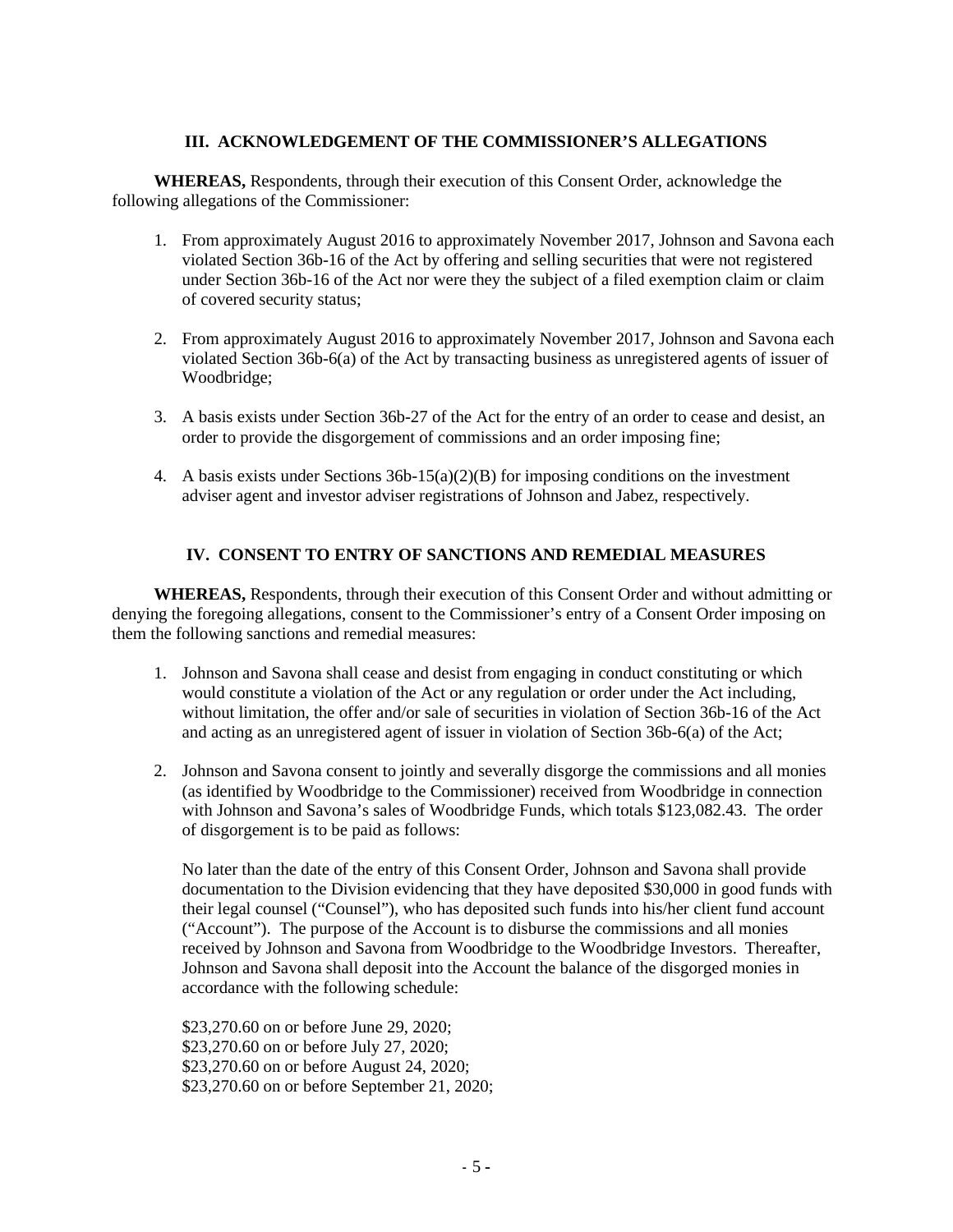- 3. On or before September 21, 2020 (at which time the Account shall be considered "Fully Funded"), the Division will provide Counsel a list identifying each Woodbridge Investor known or identified by Woodbridge as purchasers of Woodbridge Funds and pursuant to this Consent Order entitled to disgorgement and the respective amount due from the Account;
- 4. No later than fourteen (14) days following the Account being Fully Funded, Johnson and Savona shall forward to the Woodbridge Investors, or their estate, a copy of this Consent Order, together with written notice, preapproved by the Division Director, stating that the Woodbridge Investor, or its estate, is entitled to the disgorgement of commissions and payments to Johnson and Savona from Woodbridge from the Account if they respond within thirty (30) days and provide Johnson and Savona with disbursement instructions sufficient to make payment. Johnson and Savona and Counsel shall make all reasonable efforts to confirm that the contact and address information for each Woodbridge Investor is up-to-date. Counsel shall immediately notify the Division if it is unable to locate one or more Woodbridge Investor notwithstanding the use of reasonable due diligence;
- 5. No later than fifty (50) days following the Account being Fully Funded, Johnson and Savona through Counsel shall disburse to the Woodbridge Investors the monies in the Account according to the amounts identified by the Division, and provide written proof of disbursement to the Commissioner, including a copy of the check or wire transfer to each Woodbridge Investor. If one or more of the Woodbridge Investors cannot be located despite a diligent search, fails to provide sufficient disbursement instructions, fails to timely respond to the notice or unequivocally declines disbursement in writing, Johnson and Savona or Counsel will immediately notify the Division in writing;
- 6. In the event that either Johnson or Savona fail to abide by the terms and conditions of this Consent Order, including, but not limited to, Johnson and Savona's obligation to make each of the four (4) monthly disgorgement payments of \$23,270.60 on or before the dates scheduled above, Johnson and Jabez consent to the immediate revocation of their investment adviser agent and investment adviser registrations, respectively, and Johnson and Savona consent to the imposition of a joint and several fine against each in the amount of \$100,000. Respondents knowingly, willfully and voluntarily waive their right to notice and opportunity for an administrative hearing in connection with the immediate revocations and fine described herein. Nothing in this paragraph shall preclude the Division Director from pursuing enforcement measures against Respondents in the future should circumstances change;
- 7. Based on the contents of the financial affidavits submitted to the Division by Johnson and Savona, enforcement of a joint and several administrative fine of \$30,000 against Johnson and Savona shall be temporarily stayed for three years from the date this Consent Order is entered by the Commissioner, provided that such stay shall no longer be in force and effect, and Johnson and Savona will be obligated to immediately pay such fine, if the Commissioner ascertains at any time during such three year period that (a) either Johnson or Savona is able to pay the fine of \$30,000; or (b) Johnson or Savona failed to disclose any material asset, materially misstated the value of any asset or made any other material misstatement or omission in the financial affidavit filed with the Division. For the period of three years that the fine is waived, Johnson and Savona shall each file with the Division at least annually (on or by the anniversary of the entry of the Consent Order) updated financial documentation demonstrating their continuing inability to pay the fine of \$30,000. If either Johnson or Savona fails to provide updated financial documentation on or by the anniversary of the entry of the Consent Order, the Commissioner has the discretion to order that the fine of \$30,000 be due and payable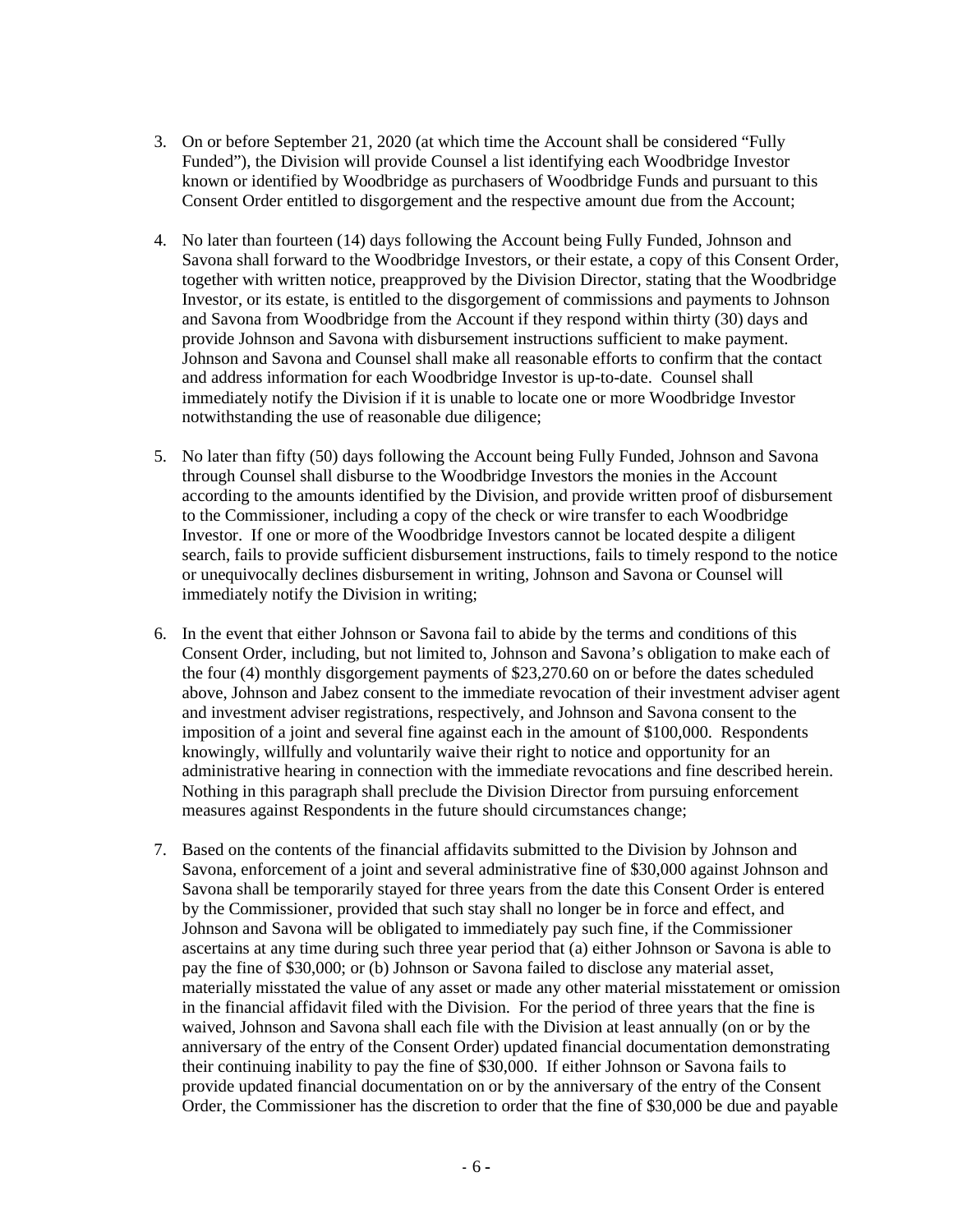in short order. After the three year period, the fine will be permanently waived. Johnson and Savona, through their respective execution of this Consent Order, knowingly, wilfully and voluntarily waive the right to notice and an administrative hearing in conjunction with the implementation of this paragraph; provided, however, that, prior to invoking any enforcement measures contemplated by this paragraph, the Commissioner shall provide Johnson and/or Savona with an informal opportunity to demonstrate its compliance with this Consent Order;

- 8. From the date this Consent Order is entered by the Commissioner, Savona shall be permanently **BARRED** from (a) transacting business in or from Connecticut as a broker-dealer, agent, investment adviser or investment adviser agent, as such terms are defined in the Act, and notwithstanding any definitional exclusion that might otherwise be available under the Act; and/or (b) acting in any other capacity which requires a license or registration from the Commissioner;
- 9. For two (2) years following the Commissioner's execution of this Consent Order, neither Jabez nor Johnson shall exercise discretionary trading authority with respect to client accounts;
- 10. For two (2) years following the Commissioner's entry of this Consent Order, neither Jabez nor Johnson shall have custody or control of client funds or securities; and
- 11. For three (3) years following the entry of this Consent Order, Jabez and Johnson shall limit their respective investment advisory activity to securities listed on the New York Stock Exchange, the NYSE MKT, the NASDAQ Global Select Market or the NASDAQ Global Market, securities issued by investment companies regulated under the Investment Company Act of 1940, commercial paper, certificates of deposit, corporate debt securities, municipal securities, United States government securities, and insurance products subject to regulation by the Connecticut Insurance Commissioner.

# **V. CONSENT ORDER**

**NOW THEREFORE,** the Commissioner enters the following:

- 1. The Sanctions and Remedial Measures set forth above be and are hereby entered;
- 2. Entry of this Consent Order by the Commissioner is without prejudice to the right of the Commissioner to take enforcement action against Respondents based upon a violation of this Consent Order or the matters underlying its entry if the Commissioner determines that compliance with the terms herein is not being observed or if any representation made by Respondents set forth herein is subsequently determined to be untrue;
- 3. Nothing in this Consent Order shall be construed as limiting the Commissioner's ability to take enforcement action against either Respondent based upon evidence of which the Division was unaware on the date hereof relating to a violation of the Act or any regulation, rule or order adopted or issued under the Act;
- 4. No Respondent shall take any action or make or permit to be made any public statement, including in regulatory filings or otherwise, denying, directly or indirectly, any allegation referenced in this Consent Order or create the impression that this Consent Order is without factual basis;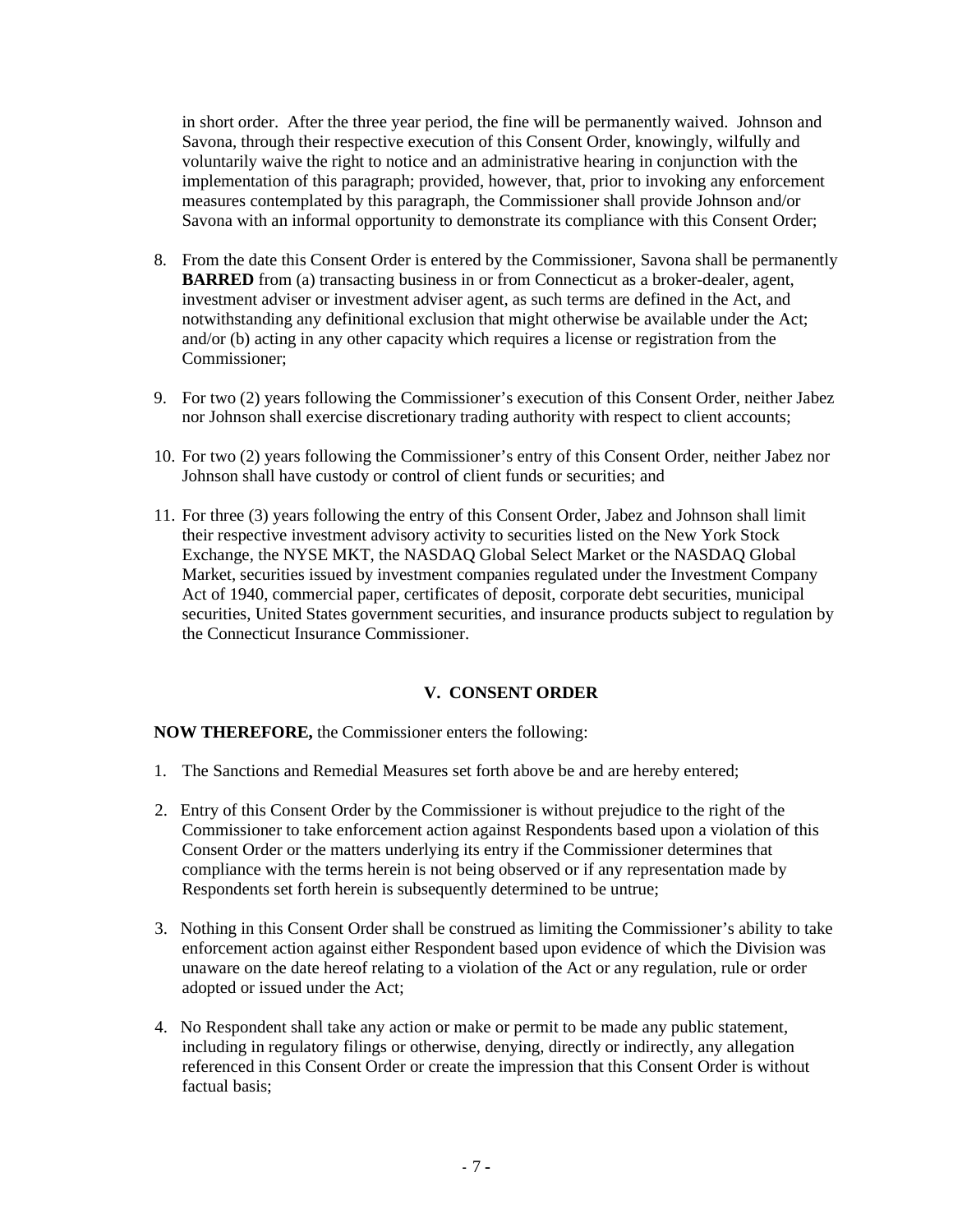- 5. No Respondent shall take any position in any proceeding brought by or on behalf of the Commissioner, or to which the Commissioner is a party, that is inconsistent with any part of this Consent Order. However, nothing in this Consent Order affects any Respondent's testimonial obligations or right to take any legal or factual position in litigation, arbitration, or other legal proceedings in which the Commissioner is not a party;
- 6. Neither this Consent Order nor anything related to it shall toll any statutes of limitations for private civil claims of any Woodbridge Investor or limit any Woodbridge Investor from instituting or participating in any private claim against Johnson, Savona or Woodbridge; and
- 7. This Consent Order shall become final when entered.

So ordered at Hartford, Connecticut,<br>this 29th day of May 2020. Jorge L. Perez this 29th day of May 2020.

Banking Commissioner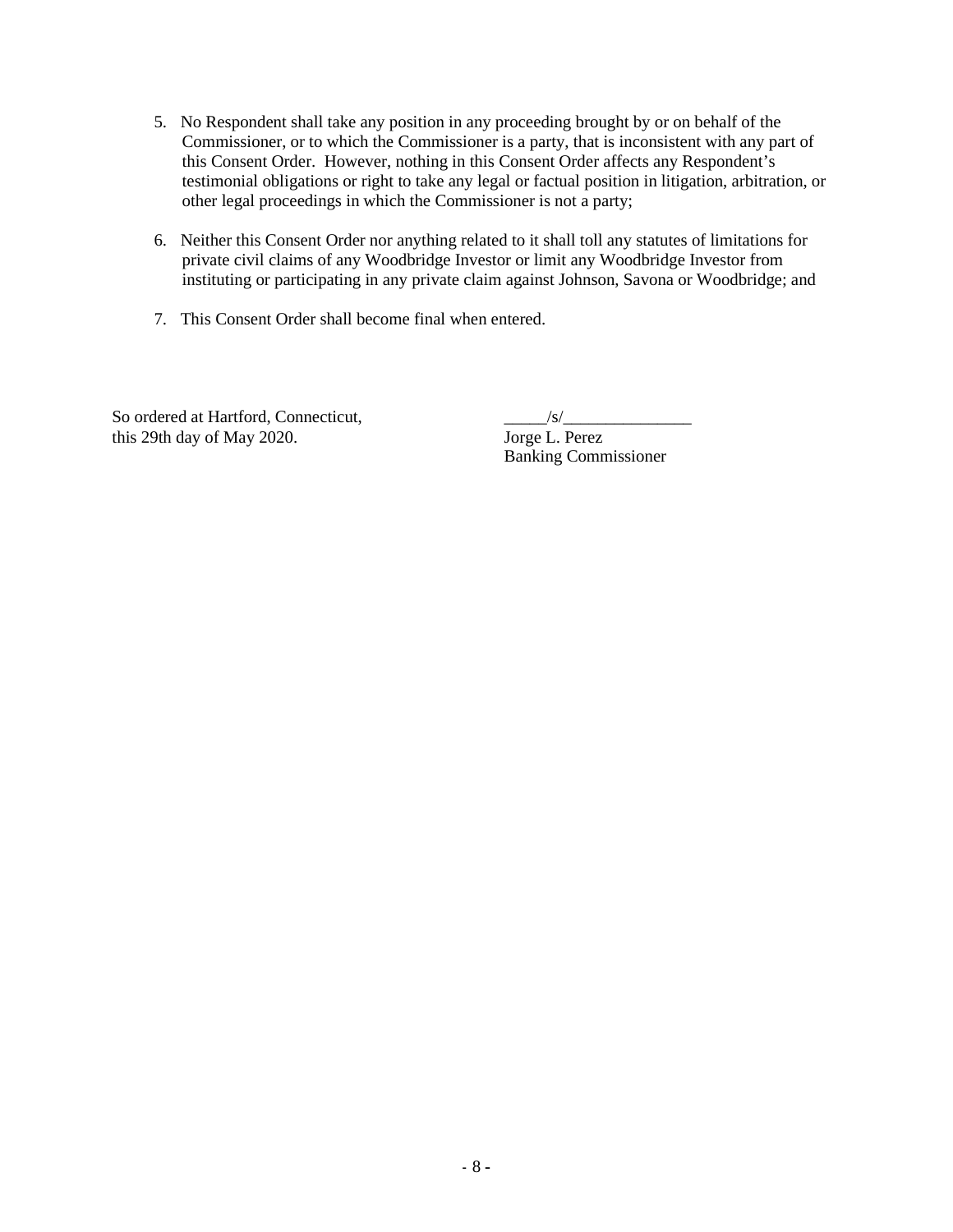#### **CONSENT TO ENTRY OF ORDER**

I**,** Glenn Bradford Johnson, state that I have read the foregoing Consent Order, that I know and fully understand its contents; that I agree freely and without threat or coercion of any kind to comply with the terms and conditions stated herein; and that I consent to the entry of this Consent Order.

> $\frac{1}{s}$ Glenn Bradford Johnson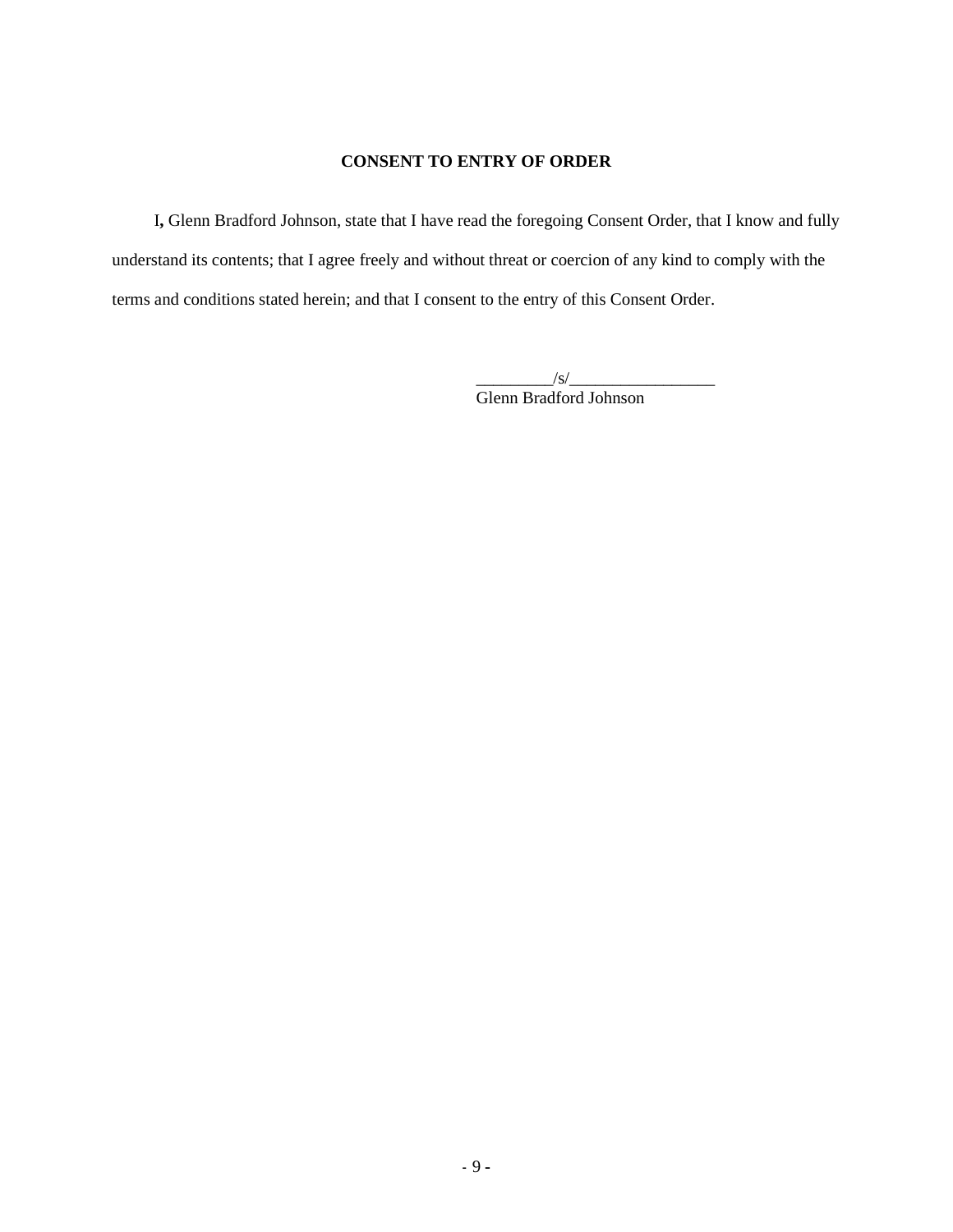## **CONSENT TO ENTRY OF ORDER**

I**,** Annmarie Lucy Savona, state that I have read the foregoing Consent Order, that I know and fully understand its contents; that I agree freely and without threat or coercion of any kind to comply with the terms and conditions stated herein; and that I consent to the entry of this Consent Order.

> $\frac{1}{s}$ Annemarie Lucy Savona